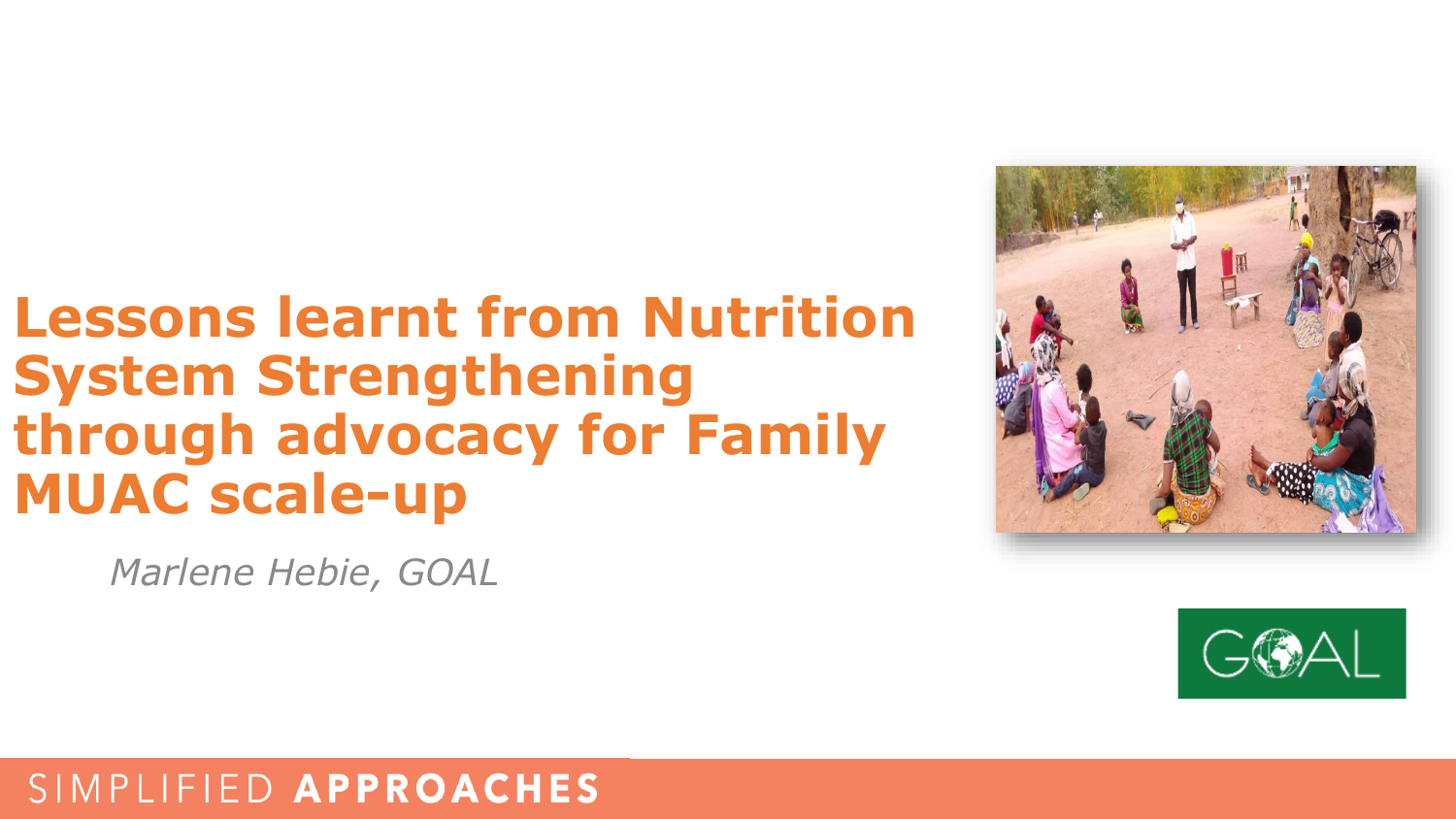# **GOAL Family overview**

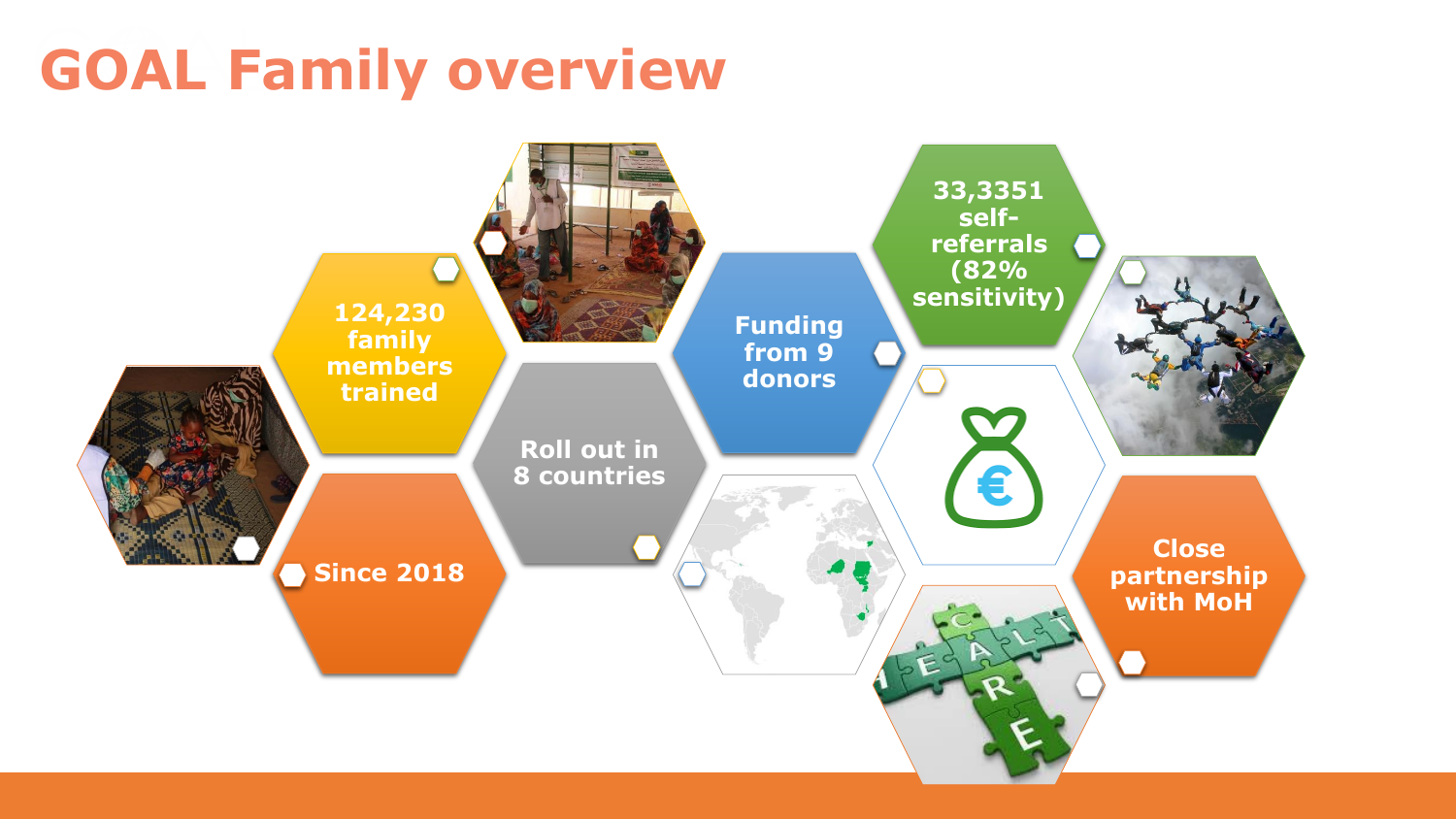

### **What are the indicators you usually collect in your Family MUAC program?**

### SIMPLIFIED APPROACHES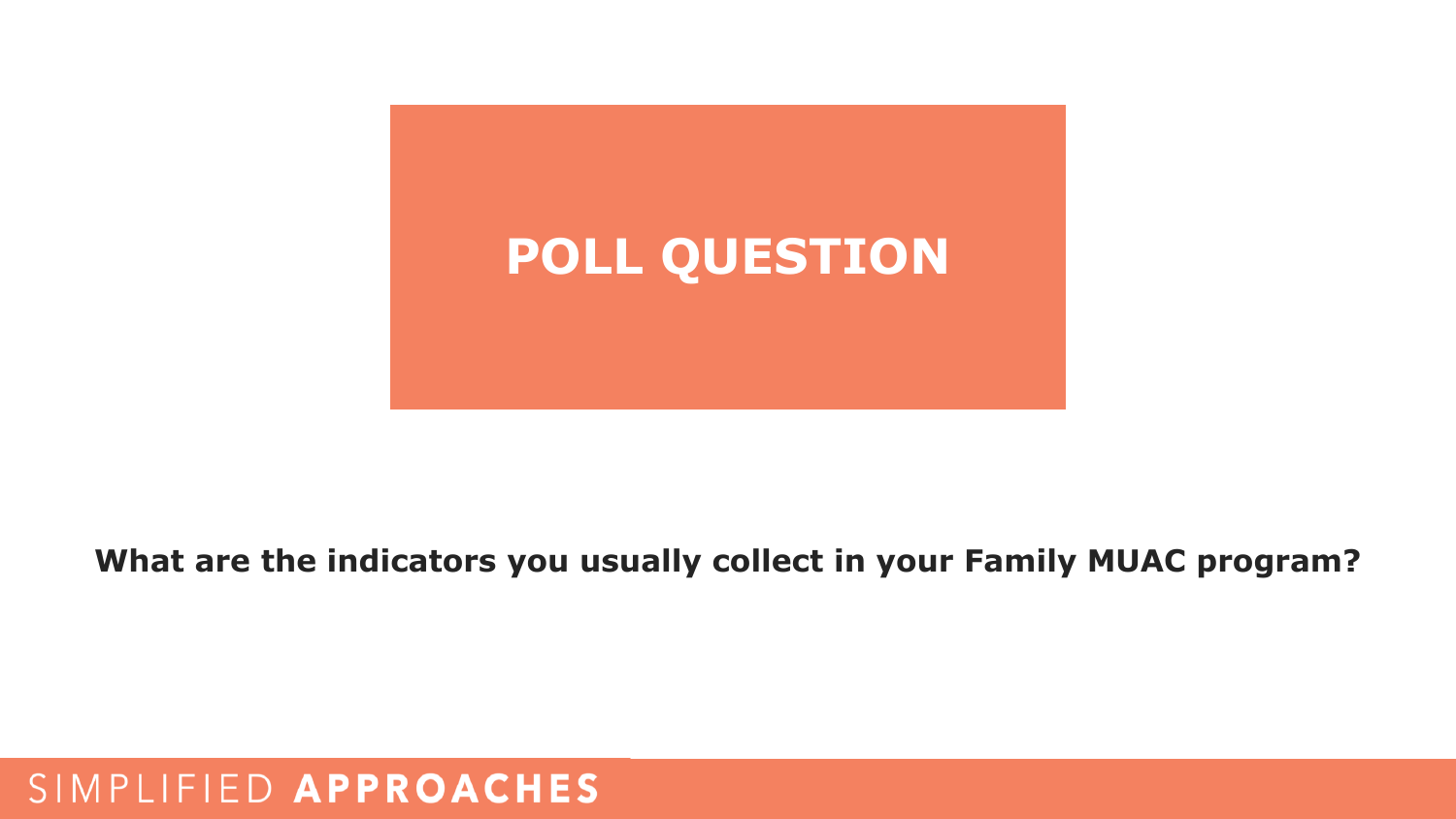# **GOAL Family MUAC toolkit**

### Training toolkit: facilitator guide and presentation 2018 MEAL toolkit 2018





GGAL

**Mothers Understand and do MUAC ToT Guide** (MUAC by mother or MbyM approach) **Adapted from ALIMA Guidelines** 

#### Topic: **Family MUAC screening** Facilitator: GOAL (with MoH ideally) Target of this ToT Community health promoters/workers (i.e. Community Nutrition Volunteers for (trainer): example in Sudan) Objective: Train trainers on how to teach mothers/caregivers how to screen their own children and detect the early signs of malnutrition Set of training material Visuals, oedema mock-up, key messages, tally sheet or registry book to count for each trainer: participants, MUAC tapes to distribute to mothers/caregivers, M&E tools Length of the training: 30 to 60 minutes (including some extra time to do individual follow-up and posttraining assessment)

TRAINING GUIDE ON THE FAMILY MUAC APPROACH

#### 1) Family MUAC training activities for community health workers

Activity # 1: Introduction of the FAMILY MUAC approach

Method: Group discussion/Presentation fime: 5 minutes

Material: Visuals, MUAC tapes, string

Participants/target group: 20-25 mothers and/or caregivers of children 6-59 months instructions:

Welcome mothers/caregivers and register them using the tally sheet or registry book nitiate discussion by covering topics below:

- . Ask group what could be the causes of malnutrition in their community Mothers do not practice exclusively breastfeeding
- Mother start giving food to children aged less than 6 months when they should be exclusively breastfeeding these children (early introduction of foods)
- Poor hygiene practices (mothers do not wash their hands with soap or ash before cooking, feeding their children, do not wash properly raw food before cooking them, do not wash their hand with soap or ash after using the latrines, do not maintained clean their compound, etc.)
- Lack of community knowledge on good nutrition practices (exclusive breastfeeding for children up to 6 months: adequate dietary diversification for children 6-23 months, adequate meal frequency for children 6-23 months, etc.)



Nutrition Guideace Note

#### 4. Use of FAMILY MUAC in the context of COVID-19 22<sup>04</sup> April - Version 1.0

The Family MUAC approach is one of UNICEE and the Global Technical Advisory Mechanisms priority actions to support preparation and response to acute mainutrition in the context of COVID-19, see the March 27<sup>th</sup> cuidance brief for the Management of Child Wasting in the context of COVID-19, 'Priority Action 4. Inte <u>state and consistence of the program and construction of the state</u> Joper Arm Circumference (MUAC) topes'. However, some countries have raised concerns around its leasibility, given the current context and the restrictions applied. GOAL believes it can be undertaken with relative

ease and safely, whist maintaining social distancing and wider IPC measures. There are various permutations:

Option 1) As per other lifesaving distribution mechanisms, small groups can be trained with 1 x individual/HH (ideal<br>with 1 x child present). Max' 10 HH members. Use a local space close to HH's gathered. Step 1: CHW/Volunteer to set-up the area where the training will be conducted, respecting social distancing 1.a. Set-up a hand-washing station with water and soap

- 1.b. Mark a square using a stick or ash on the ground for each participant to sit in – min' 2 meters apart<br>1.c. Place a clean MUAC tape in each square (use soap/water) step 2: Set up safe queuing by placing a stone with a minimum of 2 meters between each. When participants arrive,<br>ask each person (carer-child pair) to stand next to a stone.

Step 3: Welcome each participant one-by-one by respecting social distancing. Record attendance (name, village, phone number]. Go through the symptoms checklist individually to ascertain none are displaying symptoms. If none, move numbury to use them to 1) mesh their heads thoroughly with soap and 2) to go to a square. If someone is displaying<br>symptoms, they should be asked to remain next to their stone. Their information should be recorded, plus a

context to communing move way. Is premi way they cannot assemble the training, tosie mem win a Music. Tape win<br>Single instructions on use, provide key IPC messages and ask them to return home to self-isolate (as per guidan oedema in children and explain referral mechanism. If participants have attended with a child, practice use of MUAC. Answer ques

Step 6: Ask each participant to leave one by one, after washing their hand. This can be implemented through the Community Led Action (CLA) neighbourhood units, or through separate





#### **FAMILY MUAC TOOLS**



**FAMILY MUAC TOOLKIT OVERVIEW** 



**FAMILY MUAC TOOLKIT** 

**ZIP FILE** 



**CASE STUDY: FAMILY MUAC IN 3 COUNTRIES** 

#### [Link to GOAL family MUAC toolkit](https://www.simplifiedapproaches.org/copy-of-tools-resources)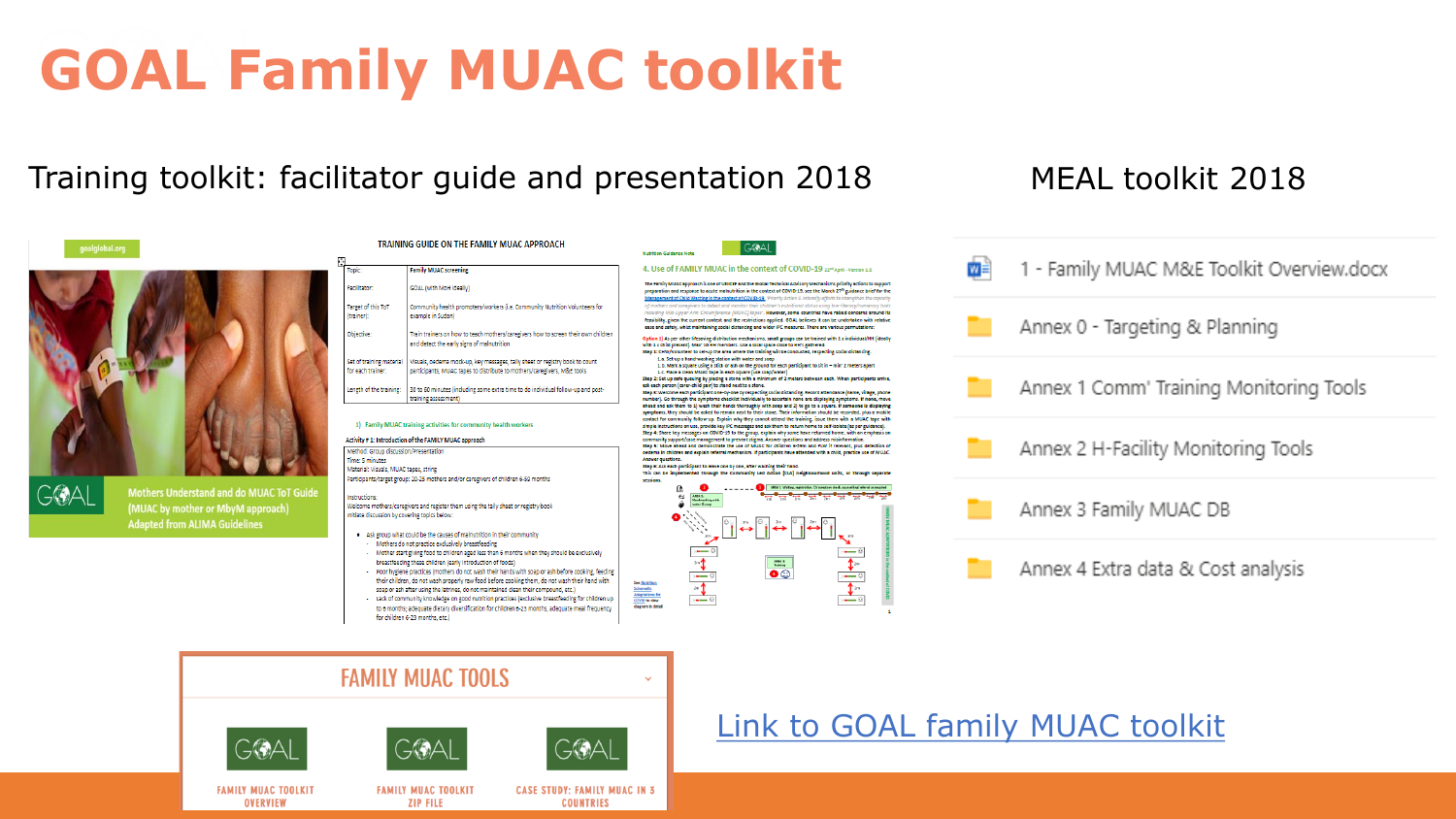#### Live document GOAL **Country:** Your country programme Region Sub-Total # of  $|Total # |$ % of Total  $\frac{1}{2}$   $\times$  of | Total # | Total % | Averag | Averag | Averag | Averag | Averag | Averag | Av **Country Additional Name of** Date started Date Total # of | Total # **HHs** information donor (month/year finished  $|$  caregivers  $|$  of of trained of trained l of e Cure e Death e e None Cure e Death e region lof le N having (month/ye planned to **caregiver** screened **MUAC** mothers  $|$ caregiv $|$ mother $|$ childre $|$ on project accurat rate 1 rate 1 default |Respon|rate| |rate default |Re **funded** the n U5 **location** ar) be trained s trained by CHVs tapes  $ers who's$ during during measurin **vear** | year er rate se rate er rate se project on the on the during  $|\textsf{distribu}|$  $|g \>$ correct |comple |measur |present |nutritio |prior prior |1 year |1 year |year of |year of |during| | dui Family ted **MUAC** ted ing ing at n self-Family prior  $|$ roll out  $|$ roll out  $|$ year of  $|$ yea **Family** same Family prior **MUAC** period of **[Anne When** refresh | correct | OTPIT referals MUAC **MUAC**  $|Family|$ Family roll out **MUAC** 0f l of |rol| roll out of  $|3|$ verified **MUAC** SFP as verified project project **MUAC MUAC** approach er **Family Family** 0f of approach Family at initial training  $\vert$  when  $\vert$ nutritio project **MUAC** (Annez 3) by **[Annex** [Annez project MUAC Family Fal (Annex) verified n selfhealth  $4.0<sub>1</sub>$ (Annez (Annez **MUAC** |MU **MUAC** training  $4.0$ project project  $\frac{1}{2}$  $\left| 4.0 \right|$  $\frac{1}{\sqrt{(\text{Ann})^2}}$  $\frac{|\text{work}|}{|\text{fAnn}|}$  $[Annex]$ at  $\left| \begin{matrix} \text{proj}_{\mathbf{c}} \\ \text{proj}_{\mathbf{c}} \end{matrix} \right| = \left| \begin{matrix} \text{proj}_{\mathbf{c}} \\ \text{proj}_{\mathbf{c}} \end{matrix} \right|$ 3)  $[Ann]$  $|$ (Ann $|$ project **p**  $\overline{\mathbf{r}}$ ⋤ ١v  $\overline{\mathbf{v}}$  $\overline{\phantom{a}}$  $\overline{\mathbf{v}}$  $\overline{\mathbf{v}}$  $\mathbf{v}$  $\overline{\mathbf{v}}$  $\mathbf{v}$  $\mathbf{v}$  $\mathbf{v}$ ١v v refre h. [Ann] la n Annex 2  $\mathcal{J}$ 4  $\bar{g}$  $\mathcal S$  $\bar{r}$ 8 3 Ю  $^{\prime\prime}$ 12  $\mathcal{L}^p$ М  $^\circledR$ **SUMM Database of all Indicators** T.  $\mathbf{I}$ т -1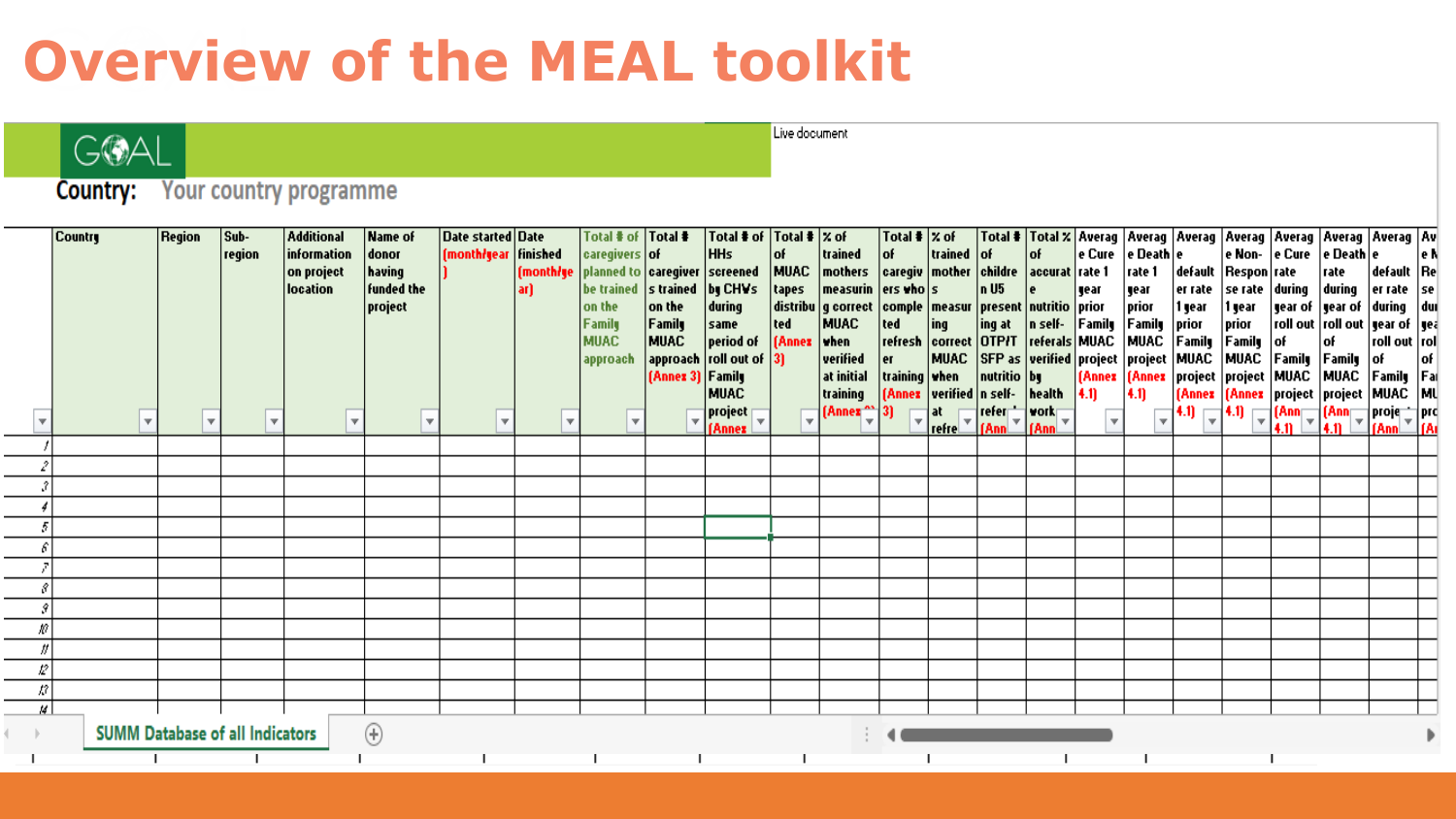### **Minimum indicators (non-negotiable)**

Annex 1: Community Monitoring and Evaluation

Annex 2: Health Facility Monitoring and Evaluation

Annex 3: Family MUAC Approach Database

**DATABASE** 

### **Outcome indicators:**

1. % of accurate family MUAC measurements post-training compared to referenced community health workers (sensitivity)

2. % of accurate self-referrals presenting at health facility (sensitivity)

### **Output indicators:**

1. # of MUAC tapes distributed

2. # of families trained to MUAC screen their children and identify nutritional oedema in CMAM catchment areas 3. # of self-referrals to Health Facilities by families bringing their children after screening at home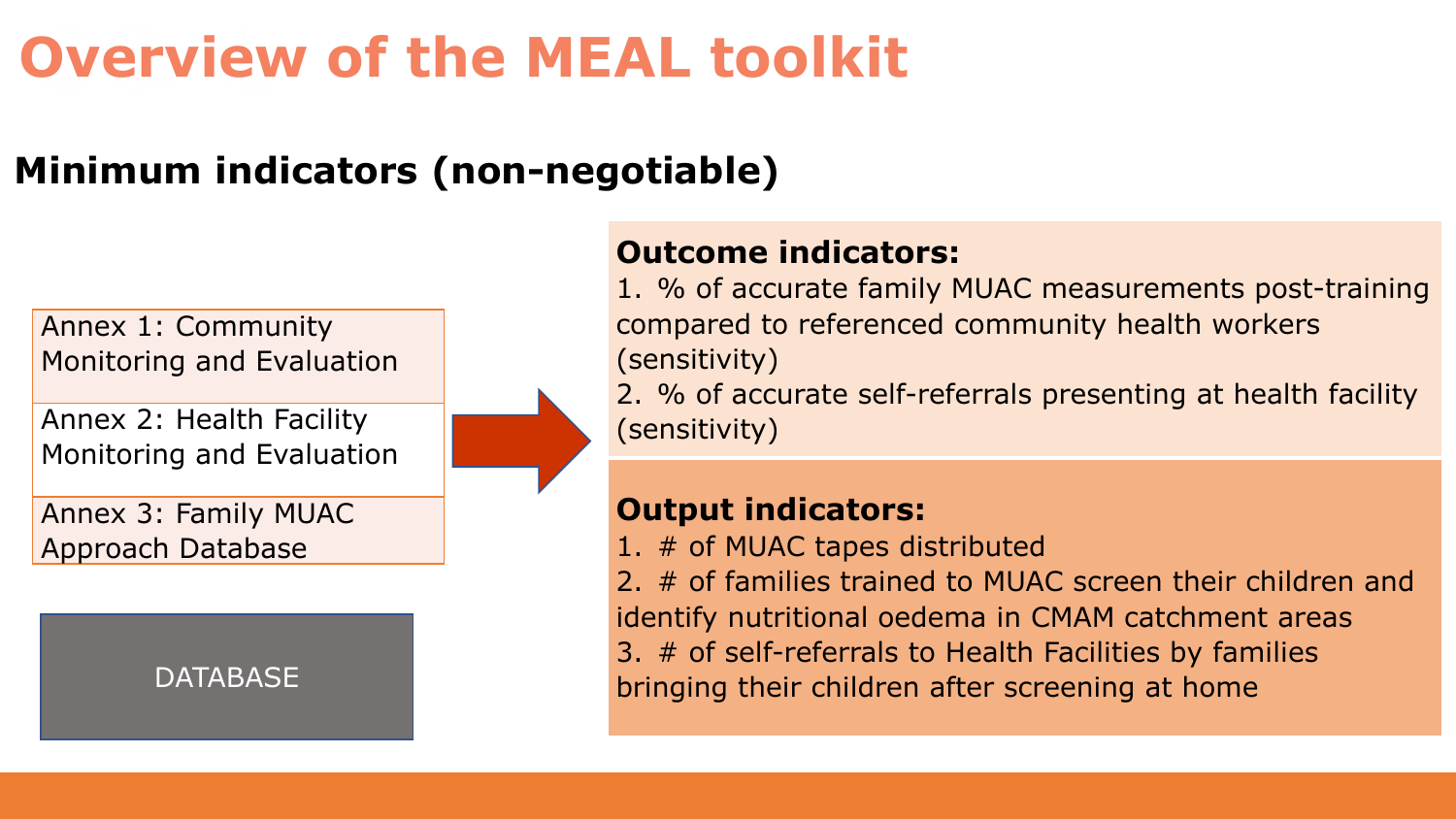### **Extra indicators (optional)**

Annex 4: Extra data and costing tools

#### **DATABASE**

### **Outcome indicators:**

1. Admission rate into the CMAM program before and after MbyF program

- 2. CMAM performance pre/post family screening
- 3. Geographical coverage of the MbyF program
- 4. Cost/beneficiary of the MbyF program

### **Output indicators:**

- 1. # of admissions into CMAM (pre/post intervention)
- 2. # of mothers trained on the MbyF approach vs CHWs
- 3. Cost of the MbyF program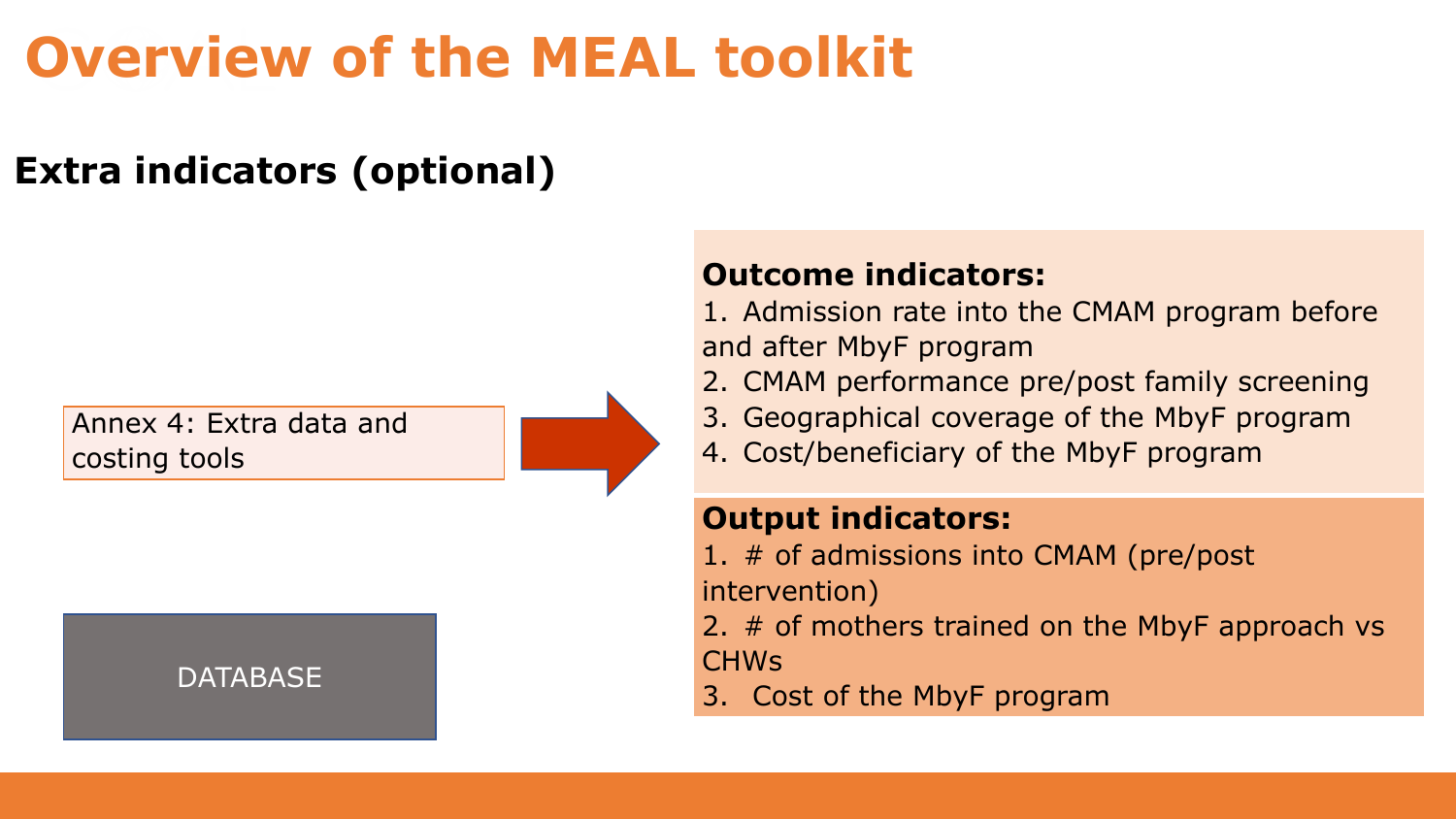# **Overview of the MEAL toolkit dashboard**



trained

➢ **315** training sessions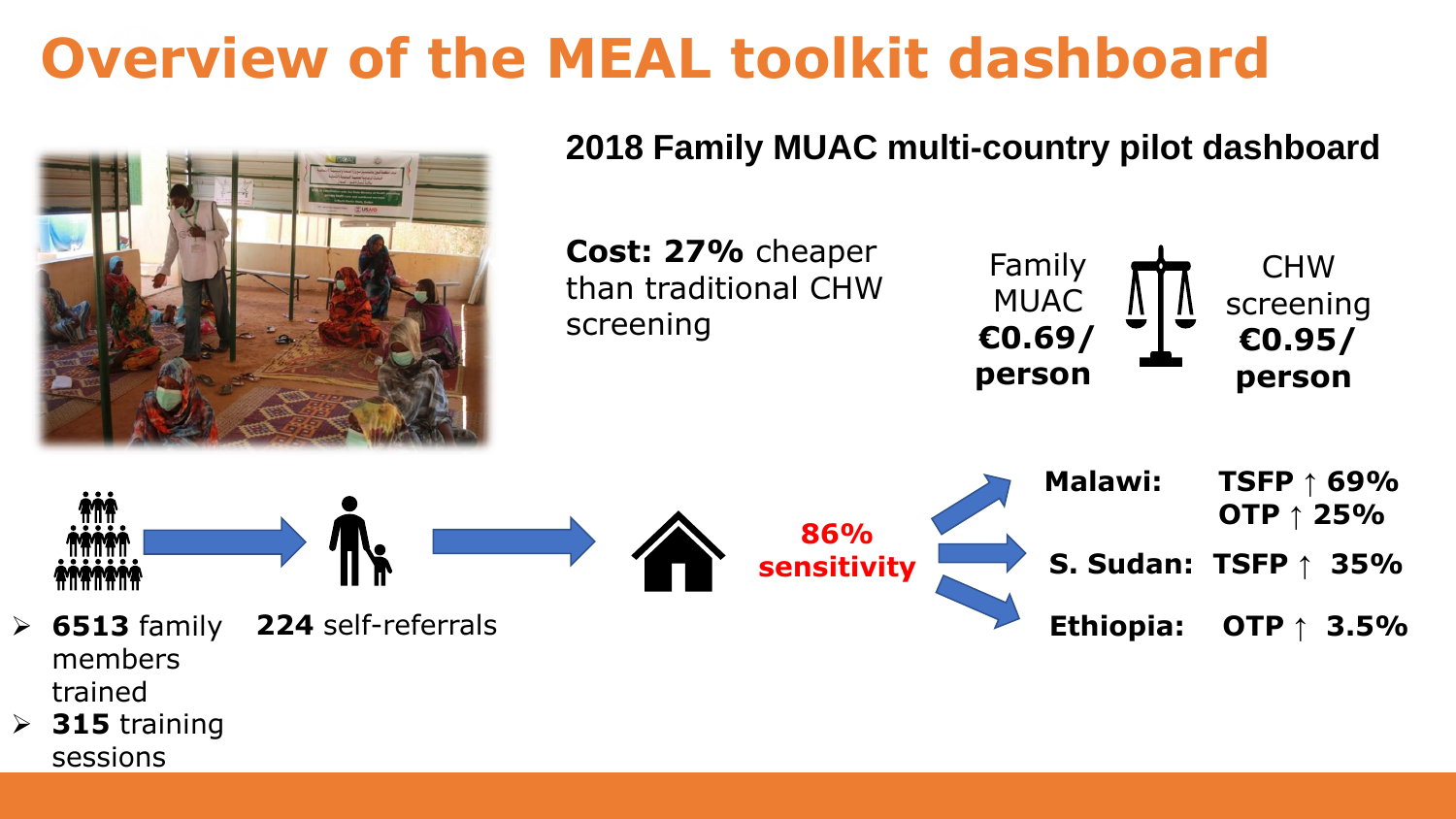### **Learning on the use of the Family MUAC MEAL toolkit across 6 GOAL country programs**

- During initial and refresher trainings the tools were used without any challenges.
- The health workers were able to track the self-referrals using the MbyF toolkit both on a weekly and monthly basis.
- The toolkit should have gender segregation (male and female)
- Recommended by co. teams to collect CMAM data monthly rather than annually.